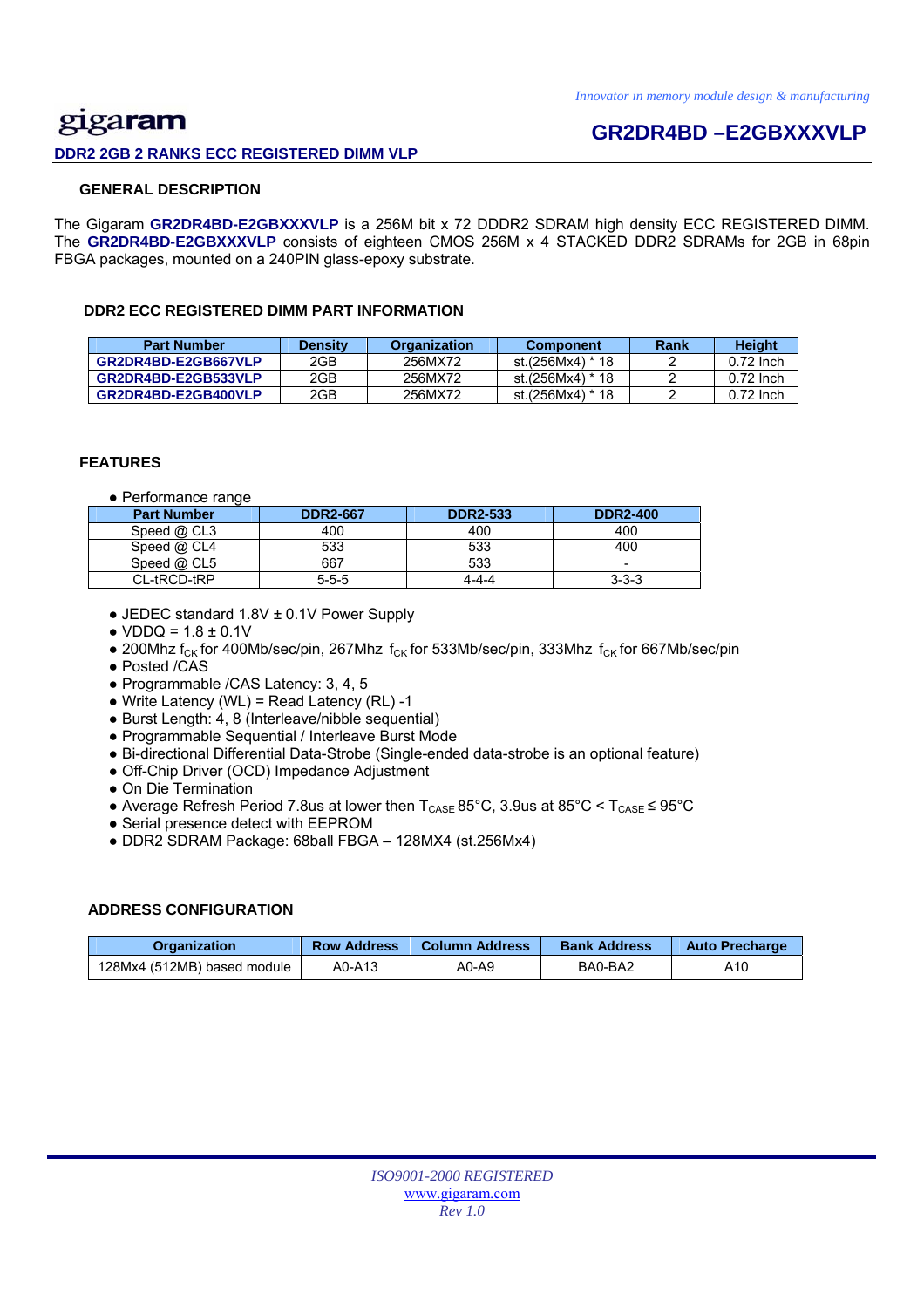# **GR2DR4BD –E2GBXXXVLP**

### **DDR2 2GB 2 RANKS ECC REGISTERED DIMM VLP**

### **PIN CONFIGURATIONS (Front Side/ Back Side)**

| Pin             | <b>FRONT</b>                   | Pin        | <b>BACK</b>           | Pin             | <b>FRONT</b>       | Pin              | <b>BACK</b>                            |
|-----------------|--------------------------------|------------|-----------------------|-----------------|--------------------|------------------|----------------------------------------|
| 1               | <b>VREF</b>                    | 121        | <b>VSS</b>            | 62              | VDDQ               | 182              | A3                                     |
| $\overline{2}$  | <b>VSS</b>                     | 122        | DQ4                   | 63              | A2                 | 183              | $\overline{A1}$                        |
| 3               | DQ0                            | 123        | DQ <sub>5</sub>       | 64              | <b>VDD</b>         | 184              | <b>VDD</b>                             |
| 4               | DQ1                            | 124        | <b>VSS</b>            |                 | <b>KEY</b>         |                  | <b>KEY</b>                             |
| 5               | <b>VSS</b>                     | 125        | DM0, DQS9             | 65              | <b>VSS</b>         | 185              | CKO*                                   |
| 6               | DQS0*                          | 126        | DQS9*                 | 66              | <b>VSS</b>         | 186              | CKO                                    |
| $\overline{7}$  | DQS0                           | 127        | <b>VSS</b>            | 67              | VDD                | 187              | <b>VDD</b>                             |
| 8               | <b>VSS</b>                     | 128        | DQ6                   | 68              | $\overline{NC}$    | 188              | A <sub>0</sub>                         |
| 9               | DQ <sub>2</sub>                | 129        | DQ7                   | 69              | <b>VDD</b>         | 189              | <b>VDD</b>                             |
| 10              | DQ3                            | 130        | <b>VSS</b>            | 70              | A10/AP             | 190              | BA1                                    |
| 11              | <b>VSS</b>                     | 131        | <b>DQ12</b>           | 71              | BA0                | 191              | <b>VDDQ</b>                            |
| $\overline{12}$ | DQ8                            | 132        | DQ13                  | 72              | <b>VDDQ</b>        | 192              | RAS*                                   |
| 13              | DQ <sub>9</sub>                | 133        | <b>VSS</b>            | 73              | WE*                | 193              | $CS0*$                                 |
| 14              | <b>VSS</b>                     | 134        | DM1, DQS10            | 74              | CAS*               | 194              | <b>VDDQ</b>                            |
| 15<br>16        | DQS1*<br>DQS1                  | 135        | DQS10*<br><b>VSS</b>  | 75<br>76        | VDDQ<br><b>VSS</b> | 195<br>196       | ODT0                                   |
| 17              | <b>VSS</b>                     | 136<br>137 | NC                    | 77              | ODT1               | 197              | A13<br><b>VDD</b>                      |
| 18              | RESET*                         | 138        | <b>NC</b>             | 78              | <b>VDDQ</b>        | 198              | <b>VSS</b>                             |
| 19              | NC.                            | 139        | VSS*                  | 79              | <b>VSS</b>         | 199              | <b>DQ36</b>                            |
| $\overline{20}$ | <b>VSS</b>                     | 140        | DQ14                  | 80              | DQ32               | 200              | <b>DQ37</b>                            |
| 21              | DQ10                           | 141        | DQ15                  | 81              | DQ33               | 201              | <b>VSS</b>                             |
| 22              | <b>DQ11</b>                    | 142        | <b>VSS</b>            | 82              | <b>VSS</b>         | 202              | DQ38                                   |
| 23              | <b>VSS</b>                     | 143        | DQ20                  | 83              | DQS4*              | 203              | DQ39                                   |
| 24              | DQ16                           | 144        | DQ21                  | 84              | DQS4               | 204              | <b>VSS</b>                             |
| $\overline{25}$ | <b>DQ17</b>                    | 145        | <b>VSS</b>            | 85              | <b>VSS</b>         | 205              | <b>DQ38</b>                            |
| 26              | <b>VSS</b>                     | 146        | DM2, DQS11            | 86              | <b>DQ34</b>        | 206              | DQ39                                   |
| $\overline{27}$ | DQS2*                          | 147        | DQS11*                | 87              | DQ35               | 207              | <b>VSS</b>                             |
| 28              | DQS2                           | 148        | <b>VSS</b>            | 88              | <b>VSS</b>         | 208              | <b>DQ44</b>                            |
| 29              | <b>VSS</b>                     | 149        | <b>DQ22</b>           | 89              | DQ40               | 209              | DQ45                                   |
| 30              | <b>DQ18</b>                    | 150        | DQ23                  | 90              | DQ41               | 210              | <b>VSS</b>                             |
| 31              | DQ19                           | 151        | <b>VSS</b>            | 91              | <b>VSS</b>         | 211              | DM5, DQS14                             |
| $\overline{32}$ | <b>VSS</b>                     | 152        | <b>DQ28</b>           | $\overline{92}$ | DQS5*              | 212              | DQS14*                                 |
| 33              | DQ24                           | 153        | DQ29                  | 93              | DQS5               | 213              | <b>VSS</b>                             |
| $\overline{34}$ | <b>DQ25</b>                    | 154        | <b>VSS</b>            | 94              | <b>VSS</b>         | 214              | DQ46                                   |
| 35<br>36        | <b>VSS</b><br>DQS3*            | 155<br>156 | DM3, DQS12<br>DQS12*  | 95<br>96        | DQ42<br>DQ43       | 215<br>216       | <b>DQ47</b><br>$\overline{\text{VSS}}$ |
| 37              | DQS3                           | 157        | <b>VSS</b>            | 97              | <b>VSS</b>         | $\overline{217}$ | <b>DQ52</b>                            |
| 38              | <b>VSS</b>                     | 158        | DQ30                  | 98              | DQ48               | 218              | DQ53                                   |
| 39              | DQ26                           | 159        | DQ31                  | 99              | DQ49               | 219              | <b>VSS</b>                             |
| 40              | <b>DQ27</b>                    | 160        | <b>VSS</b>            | 100             | <b>VSS</b>         | 220              | NC.                                    |
| 41              | <b>VSS</b>                     | 161        | CB4                   | 101             | SA <sub>2</sub>    | 221              | <b>NC</b>                              |
| 42              | CB <sub>0</sub>                | 162        | CB <sub>5</sub>       | 102             | NC                 | 222              | <b>VSS</b>                             |
| 43              | CB1                            | 163        | <b>VSS</b>            | 103             | <b>VSS</b>         | 223              | DM6, DQS15                             |
| 44              | <b>VSS</b>                     | 164        | DM8, DQS17            | 104             | DQS6*              | 224              | <b>DQS15*</b>                          |
| 45              | DQS8*                          | 165        | DQS17*                | 105             | DQS6               | 225              | <b>VSS</b>                             |
| 46              | DQS8                           | 166        | <b>VSS</b>            | 106             | <b>VSS</b>         | 226              | <b>DQ54</b>                            |
| 47              | vss                            | 167        | CB <sub>6</sub>       | 107             | DQ50               | 227              | <b>DQ55</b>                            |
| 48              | CB <sub>2</sub>                | 168        | CB7                   | 108             | DQ51               | 228              | <b>VSS</b>                             |
| 49              | CB <sub>3</sub>                | 169        | <b>VSS</b>            | 109             | <b>VSS</b>         | 229              | DQ60                                   |
| 50              | <b>VSS</b>                     | 170        | VDDQ                  | 110             | DQ56               | 230              | DQ61                                   |
| 51              | VDDQ                           | 171        | NC, CKE1              | 111             | <b>DQ57</b>        | 231              | $\overline{\text{VSS}}$                |
| 52              | CKE0                           | 172        | <b>VDD</b>            | 112             | <b>VSS</b>         | 232              | DM7, DQS16                             |
| 53              | VDD                            | 173        | NC                    | 113             | DQS7*              | 233              | <b>DQS16*</b>                          |
| 54<br>55        | NC.                            | 174        | <b>NC</b>             | 114             | DQS7               | 234              | <b>VSS</b>                             |
|                 | $\overline{NC}$<br><b>VDDQ</b> | 175<br>176 | VDDQ                  | 115             | <b>VSS</b>         | 235              | DQ62                                   |
| 56<br>57        | A11                            | 177        | A12<br>A <sub>9</sub> | 116<br>117      | DQ58<br>DQ59       | 236<br>237       | DQ63<br>$\overline{\text{VSS}}$        |
| 58              | A7                             | 178        | VDD                   | 118             | <b>VSS</b>         | 238              | <b>VDDSPD</b>                          |
| 59              | VDD                            | 179        | A8                    | 119             | <b>SDA</b>         | 239              | SA <sub>0</sub>                        |
| 60              | A <sub>5</sub>                 | 180        | A <sub>6</sub>        | 120             | <b>SCL</b>         | 240              | SA <sub>1</sub>                        |
| 61              | A4                             | 181        | VDDQ                  |                 |                    |                  |                                        |
|                 |                                |            |                       |                 |                    |                  |                                        |

*ISO9001-2000 REGISTERED*  www.gigaram.com *Rev 1.0*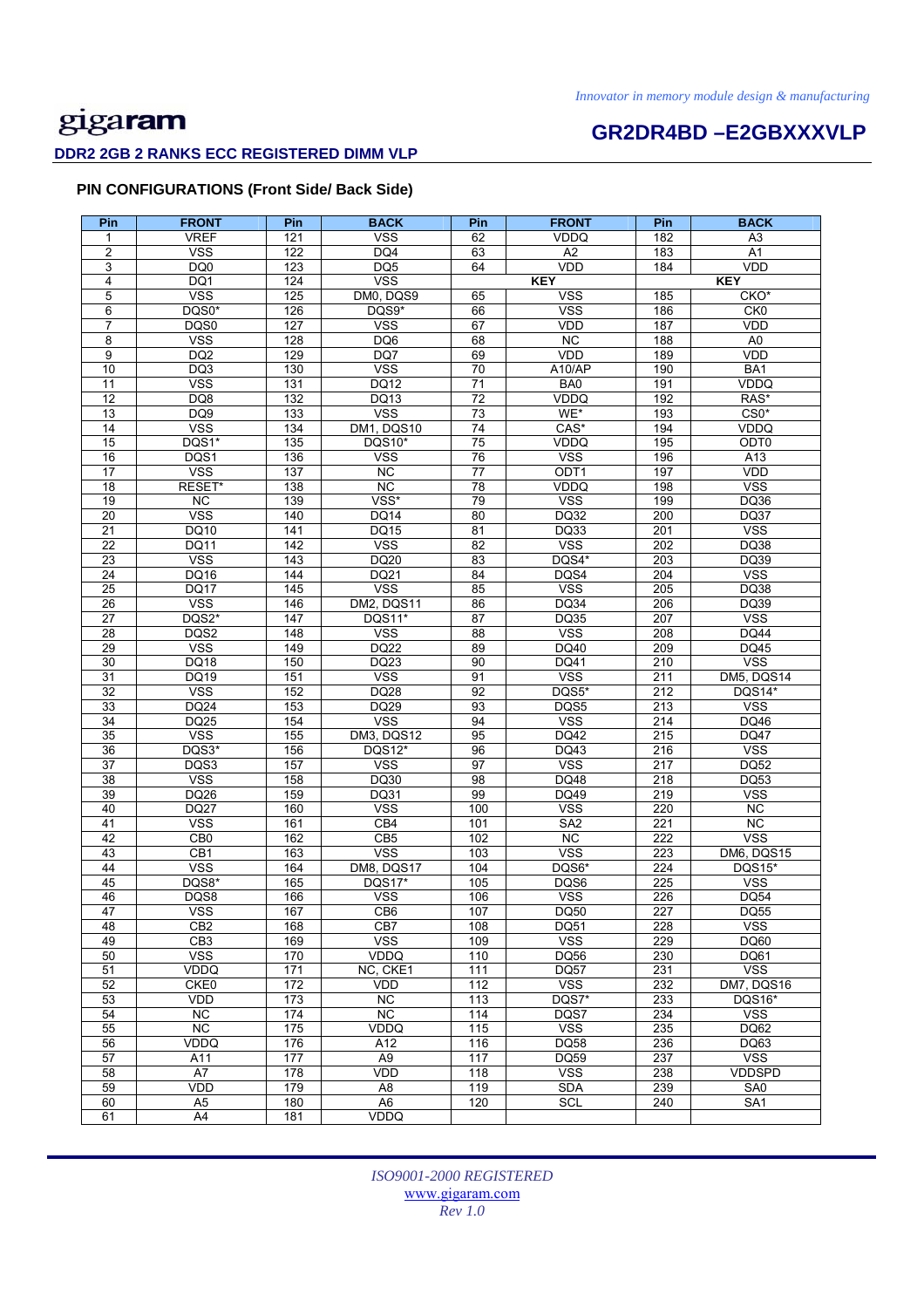# **GR2DR4BD –E2GBXXXVLP**

### **DDR2 2GB 2 RANKS ECC REGISTERED DIMM VLP**

### **REGISTERED DIMM INPUT/OUTPUT FUNCTIONAL DESCRIPTION**

| <b>Symbol</b>            | <b>Type</b> | <b>Polarity</b>              | <b>Function</b>                                                                                                                                                                                                                                                                                                                                                                                                                                                                                                                                                                                                                                                                                                  |
|--------------------------|-------------|------------------------------|------------------------------------------------------------------------------------------------------------------------------------------------------------------------------------------------------------------------------------------------------------------------------------------------------------------------------------------------------------------------------------------------------------------------------------------------------------------------------------------------------------------------------------------------------------------------------------------------------------------------------------------------------------------------------------------------------------------|
| CK0, /CK0                | Input       | Cross point                  | The system clock inputs. All address and command lines are sampled on the<br>cross point of the rising edge of CK and he falling edge of CK*. An on-board<br>DLL circuit is driven from the clock inputs and output timing for read operations<br>is synchronized to the input clock.                                                                                                                                                                                                                                                                                                                                                                                                                            |
| CKE [1:0]                | Input       | Active High                  | CKE high activates and CKE low deactivates internal signals and device input<br>buffers and output drivers of the SDRAMs. Taking CKE low provides Precharge<br>Power-Down and Self-Refresh operation (all banks idle), or Active Power-Down<br>(row Active in any bank).                                                                                                                                                                                                                                                                                                                                                                                                                                         |
| /CS [1:0]                | Input       | Active Low                   | Enables the associated SDRAM command decoder when low and disables<br>decoder when high. When decoder is disabled, new commands are ignored and<br>previous operations continue. The input signals also disable all outputs (except<br>CKE and ODT) of the register(s) on the DIMM when both inputs are high. When<br>both CS*[1:0] are high, all register outputs (except CK, ODT and Chip select)<br>remain in the previous state.                                                                                                                                                                                                                                                                             |
| ODT [1:0]                | Input       | Active High                  | On-Die Termination control signals                                                                                                                                                                                                                                                                                                                                                                                                                                                                                                                                                                                                                                                                               |
| /RAS,<br>/CAS, /WE       | Input       | <b>Active Low</b>            | When sampled at the positive edge of the clock, RAS*, CAS* and WE* define<br>the operation to be executed by the SDRAM.                                                                                                                                                                                                                                                                                                                                                                                                                                                                                                                                                                                          |
| DM [8:0]                 | Input       | Active High                  | Masks write data when high, issued concurrently with input data.                                                                                                                                                                                                                                                                                                                                                                                                                                                                                                                                                                                                                                                 |
| BA [2:0]                 | Input       |                              | Selects which internal SDRAM memory bank is activated                                                                                                                                                                                                                                                                                                                                                                                                                                                                                                                                                                                                                                                            |
| A [13:0]                 | Input       |                              | During Bank Activate command cycle, Address defines the row address. During<br>a Read or Write command cycle, Address defines the column address. In<br>addition to the column address, A10 (=AP) is used to invoke Auto-Precharge<br>operation at the end of the burst read or write cycle. If AP is high, Auto<br>Precharge is selected and BA[1:0] defines the bank to be precharged. If AP is<br>low, Auto-Precharge is disabled. During a Precharge command cycle, AP is<br>used in conjunction with BA[1:0] to control which bank(s) to precharge. If AP is<br>high, all banks will be precharged regardless of the state of BA[1:0]. If AP is low,<br>BA[1:0] are used to define which bank to precharge. |
| DQ [63:0],<br>CB [7:0]   | $II$        |                              | Data and Check Bit Input/Output pins.                                                                                                                                                                                                                                                                                                                                                                                                                                                                                                                                                                                                                                                                            |
| DQS [17:0]<br>/DQS[17:0] | $UO$        | Cross point                  | The data strobes, associated with one data byte, source with data transfer. In<br>Write mode, the data strobe is sourced by the controller and is centered in the<br>data window. In Read mode the data strobe is sources by the DDR2 SDRAM<br>and is sent at the leading edge of the data window. DQS* signals are<br>complements, and timing is relative to the crosspoint of respective DQS and<br>DQS*. If the module is to be operated in single ended strobe mode, all DQS*<br>signals must be tied on the system board to VSS and DDR2 SDRAM mode<br>registers programmed appropriately.                                                                                                                  |
| SA [2:0]                 | Input       |                              | These signals are tied at the system planar to either VSS or VDDSPD to<br>configure the serial SPD EEPROM address range                                                                                                                                                                                                                                                                                                                                                                                                                                                                                                                                                                                          |
| <b>SDA</b>               | I/O         |                              | This bidirectional pin is used to transfer data into and out of the SPD EEPROM.<br>A resistor maybe connected from the SDA bus line to VDDSPD on the system<br>planar to act as a pull-up.                                                                                                                                                                                                                                                                                                                                                                                                                                                                                                                       |
| SCL                      | Input       |                              | This signal is used to clock data into the SPD EEPROM. A resistor maybe<br>connected from the SCL bus line to VDDSPD on the system planar to act as a<br>pull-up.                                                                                                                                                                                                                                                                                                                                                                                                                                                                                                                                                |
| RESET*                   | Input       |                              | The RESET* pin is connected to the RST* pin on the register and to the OE pin<br>on the PLL. When low, all register outputs will be driven low and the PLL clocks<br>to the DRAMs and the register(s) will be set to low level. The PLL will remain<br>synchronized with the input clock.                                                                                                                                                                                                                                                                                                                                                                                                                        |
| $V_{DD}$ , $V_{SS}$      | Supply      | $\blacksquare$               | Power and ground for the DDR SDRAM input buffers and core logic.                                                                                                                                                                                                                                                                                                                                                                                                                                                                                                                                                                                                                                                 |
| <b>VREF</b>              | Supply      | $\qquad \qquad \blacksquare$ | Reference voltage for the SSTL-18 inputs.                                                                                                                                                                                                                                                                                                                                                                                                                                                                                                                                                                                                                                                                        |
| V <sub>DDSPD</sub>       | Supply      |                              | Serial EEPROM positive power supply, wired to a separated power pin at the<br>connector which supports from 1.7 Volt to 3.6 Volt.                                                                                                                                                                                                                                                                                                                                                                                                                                                                                                                                                                                |

 **Note:** /CS1, ODT1 and CKE1 are used on dual rank modules only.

| <b>ISO9001-2000 REGISTERED</b> |
|--------------------------------|
| www.gigaram.com                |
| Rev 1.0                        |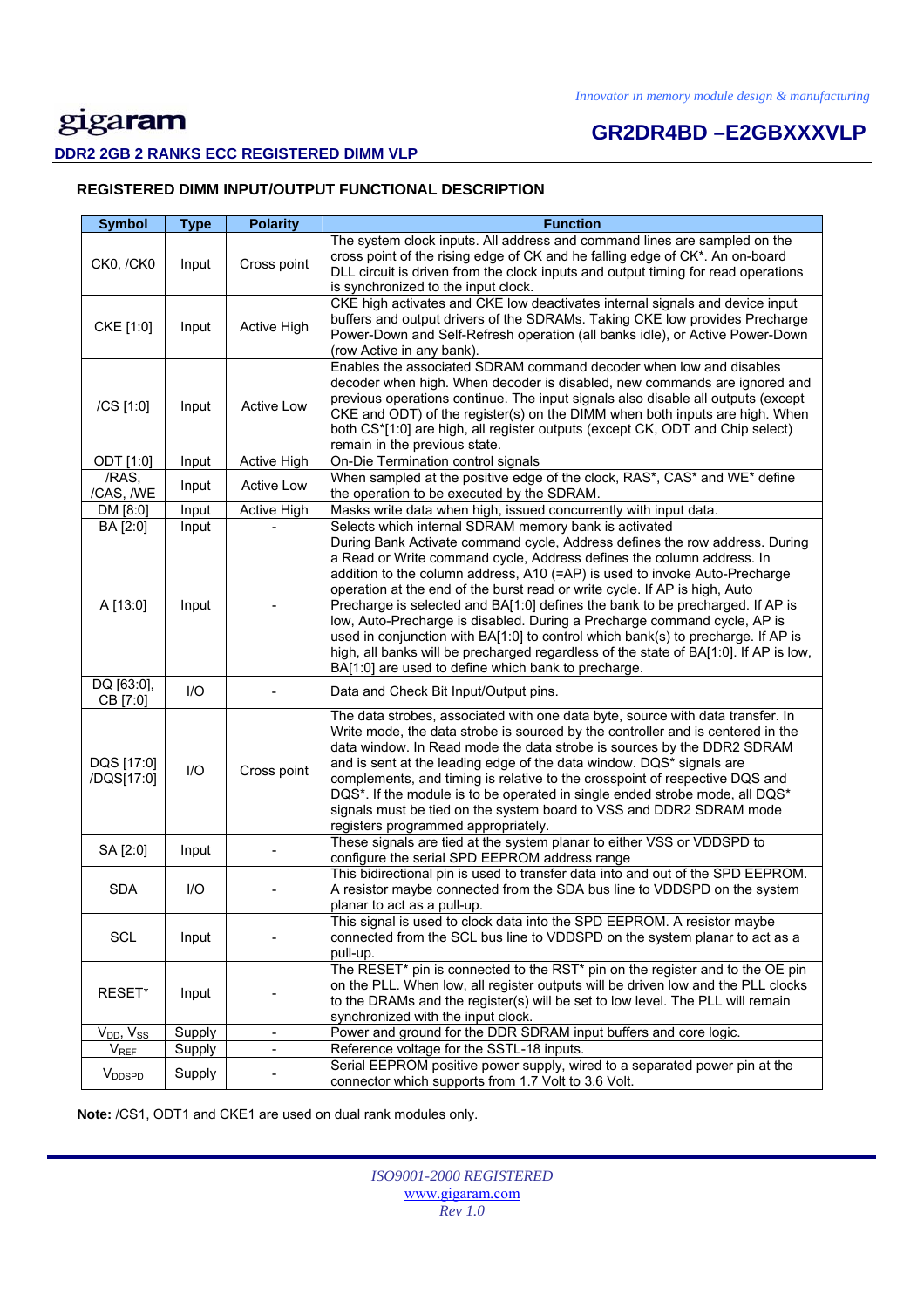**GR2DR4BD –E2GBXXXVLP** 

## gigaram

### **DDR2 2GB 2 RANKS ECC REGISTERED DIMM VLP**

### **FUNCTIONAL BLOCK DIAGRAM**



*ISO9001-2000 REGISTERED*  www.gigaram.com *Rev 1.0*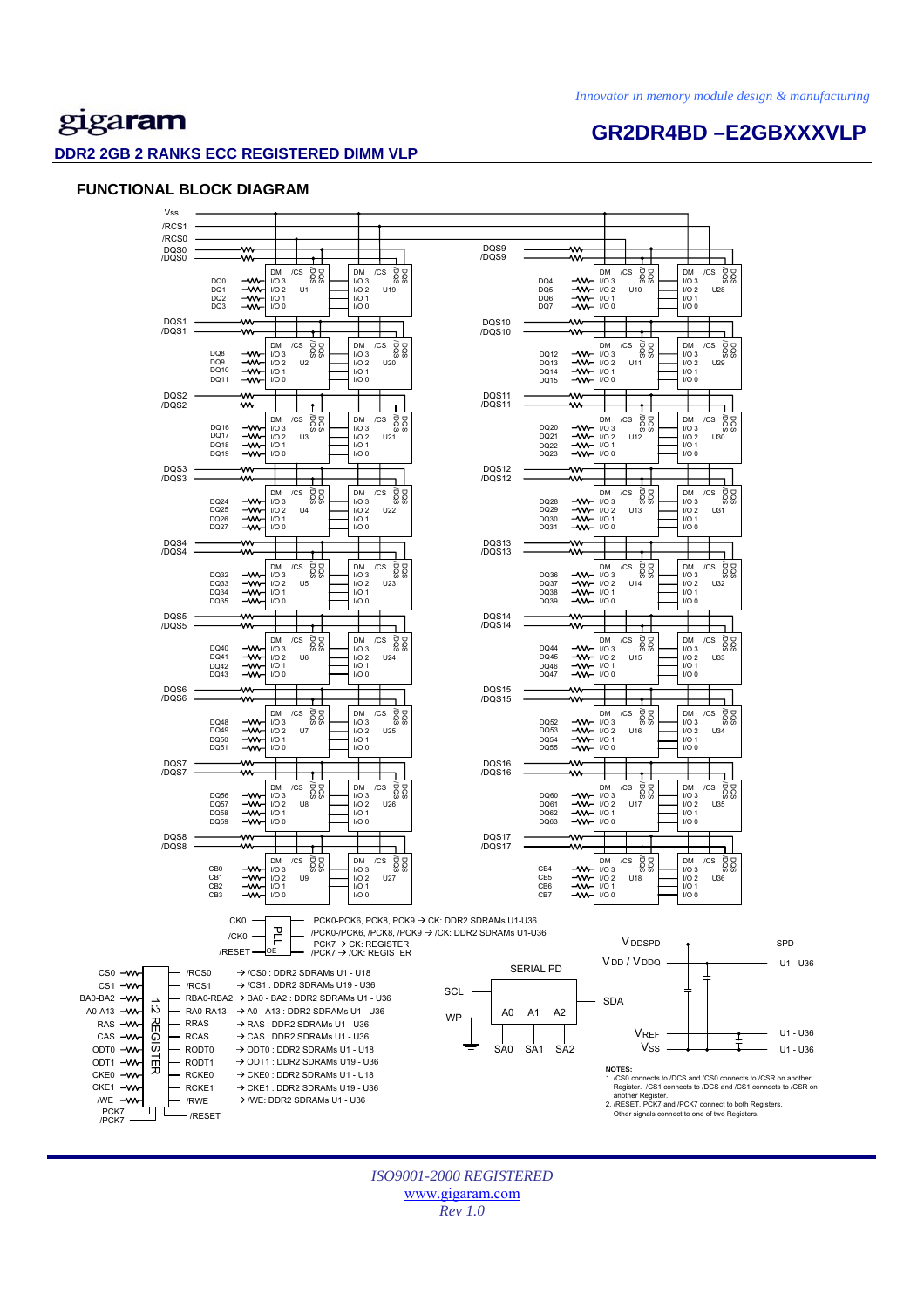# gigaram

### **GR2DR4BD –E2GBXXXVLP**

**DDR2 2GB 2 RANKS ECC REGISTERED DIMM VLP** 

### **ABSOLUTE MAXIMUM RATINGS**

|                                             |                             | <b>Limit Values</b> | Unit   |              |
|---------------------------------------------|-----------------------------|---------------------|--------|--------------|
| <b>Parameter</b>                            | <b>Symbol</b>               | Min.                | Max.   |              |
| Voltage on any pins relative to Vss         | V <sub>IN</sub> , VOUT      | $-0.5$              | 2.3    |              |
| Voltage on $V_{DD}$ relative to $V_{SS}$    | $V_{DD}$                    | $-1.0$              | 2.3    |              |
| Voltage on V <sub>DDQ</sub> relative to Vss | V <sub>DDQ</sub>            | $-0.5$              | 2.3    |              |
| Storage temperature range                   | $\mathsf{T}_{\texttt{STG}}$ | -55                 | $+100$ | $^{\circ}$ C |

Stresses greater than those listed under "Absolute Maximum Ratings" may cause permanent to the device. This is a stress rating only and functional operation of the device at these or any other conditions above those indicated in the operational sections of this specification is not implied. Exposure to absolute maximum rating conditions for extended periods may affect reliability.

### **OPERATING TEMPERATURE RANGE**

| <b>Parameter</b>                                  |               |      | <b>Limit Values</b> | Unit           | <b>Notes</b> |
|---------------------------------------------------|---------------|------|---------------------|----------------|--------------|
|                                                   | <b>Symbol</b> | Min. | Max.                |                |              |
| DIMM Module Operating Temperature Range (ambient) | TOPR          |      | $+55$               | $^{\circ}$ C   |              |
| DRAM Component Case Temperature Range             | <b>TCASE</b>  |      | $+95$               | $\circ$ $\sim$ | $1 - 4$      |

1. DRAM Component Case Temperature is the surface temperature in the center on the top side of any of the DRAMs. For measurement conditions, please refer to the JEDEC document JESD51-2.

2. Within the DRAM Component Case Temperature range all DRAM specification will be supported.

3. Above 85 º C DRAM case temperature the Auto-Refresh command interval has to be reduced to tREF1= 3.9us.

4. Self-Refresh period is hard-coded in the DRAMs and therefore it is imperative that the system ensures the DRAM is below 85 ° C case temperature before initiating self-refresh operation.

### **SUPPLY VOLTAGE LEVELS AND DC OPERATING CONDITIONS**

| <b>Parameter</b>             | <b>Symbol</b>      |                       | Unit                 | <b>Notes</b>       |               |    |
|------------------------------|--------------------|-----------------------|----------------------|--------------------|---------------|----|
|                              |                    | Min.                  | Norm.                | Max.               |               |    |
| Device Supply Voltage        | $V_{DD}$           | 1.7                   | 1.8                  | 1.9                |               |    |
| <b>Output Supply Voltage</b> | V <sub>DDQ</sub>   | 1.7                   | 1.8                  | 1.9                |               |    |
| Input Reference Voltage      | $V_{REF}$          | $0.49 \times V_{DDO}$ | $0.5 \times V_{DDO}$ | $0.51 \times VDDO$ |               | 2) |
| <b>EEPROM Supply Voltage</b> | V <sub>DDSPD</sub> | 1.7                   |                      | 3.6                |               |    |
| DC Input Logic High          | $V_{IH(DC)}$       | $V_{RFF}$ + 0.125     |                      | $V_{DDO}$ + 0.3    |               |    |
| DC Input Logic Low           | $V_{IL(DC)}$       | $-0.30$               |                      | $V_{REF}$ - 0.125  | $\mathcal{U}$ |    |
| In/Output Leakage Current    |                    | -5                    |                      | 5                  | uA            | 3) |

1. Under all conditions,  $V_{DDQ}$  must be less than or equal to VDD

2. Peak to peak AC noise on V<sub>REF</sub> may not exceed  $\pm$  2% V<sub>REF (DC)</sub>. V<sub>REF</sub> is also expected to track noise variations in V<sub>DDQ</sub>.

3. For any pin on the DIMM connector under test input of 0  $V \leq V_{IN} \leq V_{DDQ} + 0.3V$ .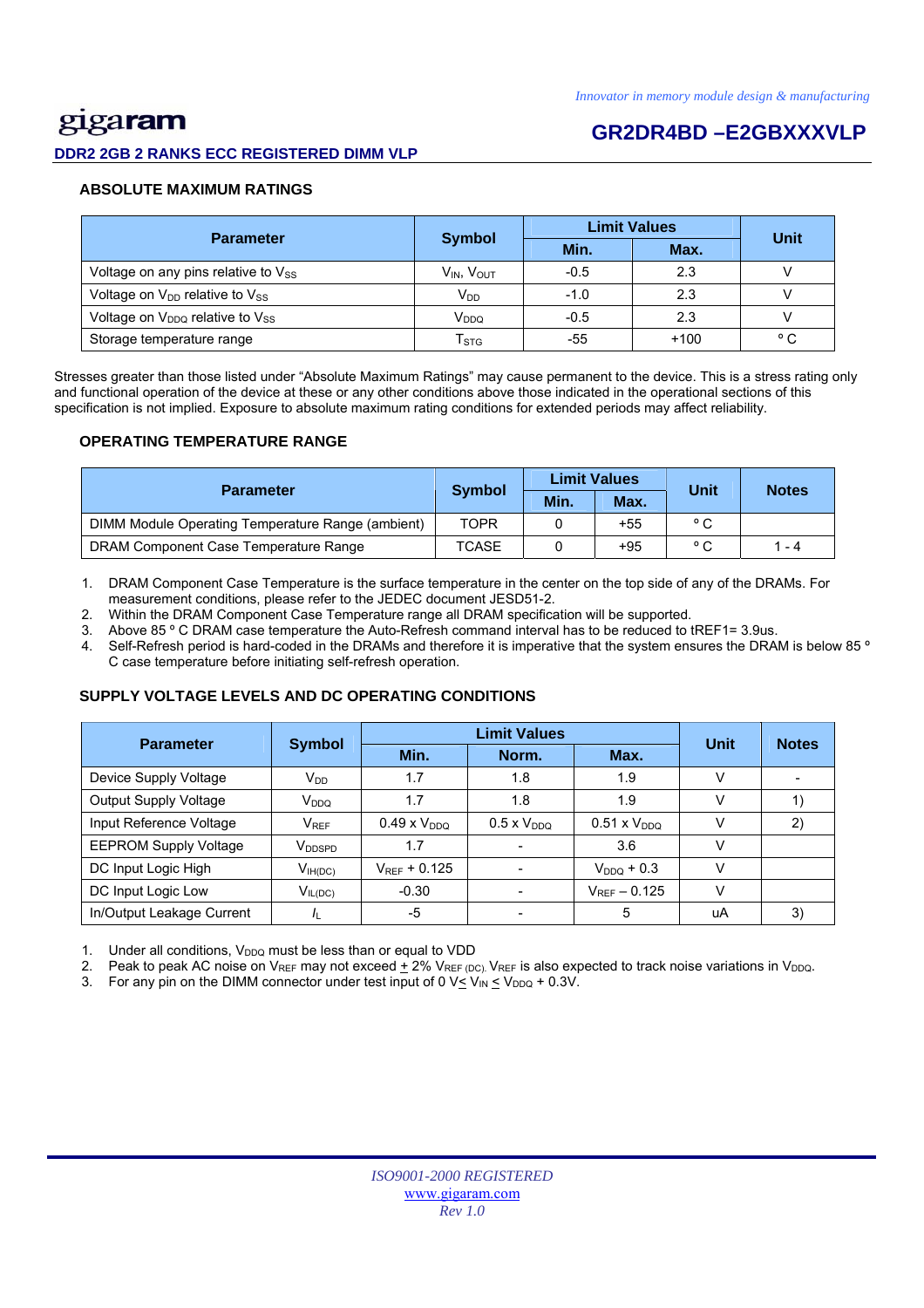### **DDR2 2GB 2 RANKS ECC REGISTERED DIMM VLP**

# **GR2DR4BD –E2GBXXXVLP**

### *I***<sub>DD</sub> SPECIFICATION**

| <b>Symbol</b>             | DDR2-667@CL=5 | DDR2-533@CL=4. | DDR2-400@CL=3 | <b>Unit</b> | <b>Note</b> |
|---------------------------|---------------|----------------|---------------|-------------|-------------|
| $I_{DD0}$                 | 1,960         | 3,170          | 3,040         | mA          | 1, 2        |
| I <sub>DD1</sub>          | 2,220         | 3,420          | 3,370         | mA          | 1, 2        |
| $I_{DD2P}$                | 780           | 1,480          | 1,380         | mA          | 1, 2        |
| <b>I</b> DD <sub>2N</sub> | 2,400         | 2,360          | 2,210         | mA          | 1, 2        |
| $I_{DD2Q}$                | 2,040         | 2,600          | 2,320         | mA          | 1, 2        |
| $I_{DD3P(F)}$             | 1,280         | 2,240          | 2,140         | mA          | 1, 2        |
| $I_{DD3P(S)}$             | 810           | 1,138          | 1,088         | mA          | 1, 2        |
| <b>I</b> DD3N             | 2,400         | 2,590          | 2,330         | mA          | 1, 2        |
| <b>I</b> DD4R             | 3,030         | 3,770          | 3,260         | mA          | 1, 2        |
| I <sub>DD4W</sub>         | 3,210         | 3,920          | 3,360         | mA          | 1, 2        |
| $I_{\text{DDB}}$          | 3,210         | 5,550          | 5,230         | mA          | 1, 2        |
| I <sub>DD6</sub>          | 180           | 540            | 540           | mA          | 1, 2        |
| I <sub>DD7</sub>          | 3,330         | 7,610          | 6,630         | mA          | 1, 2        |

### **Notes**:

1. Calculated values from component data. ODT disabled. IDD1, IDD4R, and IDD7 are defined with the outputs disabled. Currents includes Registers and PLL.

2. The other rank is in IDD2P Precharge Power-Down Standby Current mode

3. Both ranks are in the same IDD current mode.